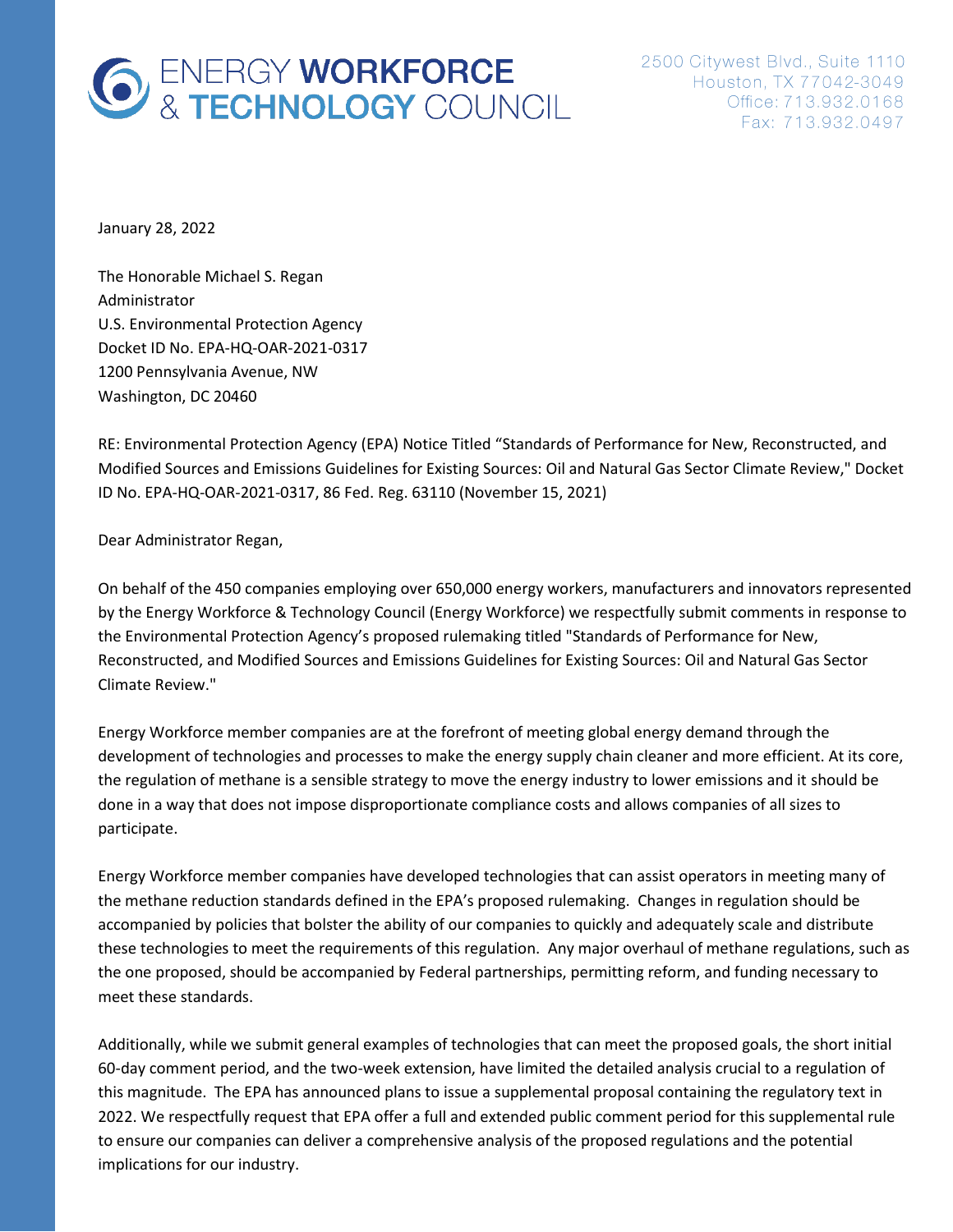#### **Finding and repairing leaks (fugitive emissions)**

Energy Workforce members are making cleaner energy possible by building on our industry's long history of developing and deploying technological solutions on a global scale. Our companies are making the production of oil and gas cleaner, safer and more cost-effective than ever before with technologies that cut energy usage, slash emissions, and streamline operations. These technologies include comprehensive methane monitoring, comprised of leak detection that includes the location and rate quantification in real time so that operators can take immediate action to reduce greenhouse gas (GHG) emissions and save costs. These technologies have been available to operators since the 2010s and include a wide range of options.

For example, since 2018, a team has been utilizing drones equipped with methane detection cameras and sensors in the Permian Basin. It has conducted over 1,000 inspections using drones and drone mounted sensors, combined with an artificial intelligence (AI) enabled software platform. This effort is contributing to meeting an operator's goals of maintaining methane emissions intensity below 0.2% by 2025 and meeting the requirements of the Oil and Gas Methane Partnership (OGMP) 2.0 framework.

Similarly, since 2018, there has been commercially available continuous monitoring using a sensor network strategically placed at an oil or natural gas production site to monitor for emissions. Industry-wide, there are at least 5 million sensor operation hours for continuous monitoring, providing years of reliable and actionable emissions data for operators. The real-time and historical trend data available from continuous monitoring has provided many advantages in data science and process automation for operators including new levels of emissions visibility and how emissions correlate to the operational schedules and processes. Ultimately this not only provides a better source of information to help prioritize repair efforts, but also significantly shortens the time between initial detection and repair.

There is also gas cloud imaging (GCI) system in Europe to provide automated and continuous monitoring for leaks of dangerous and polluting gases such as methane at oil and gas, chemical and power generation facilities across the continent. The Mini GCI systems can be placed throughout an industrial facility to continuously monitor for gas leaks and provide alerts as soon as they occur. The system provides facility operators with an easy-to-interpret, colored visualization of the gas plume type, location, direction, size and concentration. This allows for an earlier and more effective response before leaks have the chance to grow into bigger emissions or safety issues.

Oxygen and gas analyzers improve process efficiency, optimize reactors, and provide greater confidence for petrochemical, power generation, and combustion efficiency applications. These sensors monitor mixtures including hydrogen, carbon dioxide, methane, helium, and more.

# **Proposed Standards for Well Liquids Unloading Operations**

Energy Workforce members believe there are significant opportunities to reduce emissions associated with liquids unloading despite the diversity of circumstances and technologies involved. One means of facilitating reductions in methane emissions generated by liquids unloading is to deploy advanced methods that reduce the frequency of unloading events. For example, there are artificial lift solutions that use advanced analytics and "smart" edge technology to boost production and reduce associated methane emissions from oil and gas wells. During one recent three-month pilot project in the Haynesville Shale using one artificial lift solution across 10 wells, the operator's gas production increased by 5% and well unloading events decreased by 94%. We believe best management practices should include technologies that reduce the frequency of events as a means of reducing overall emissions.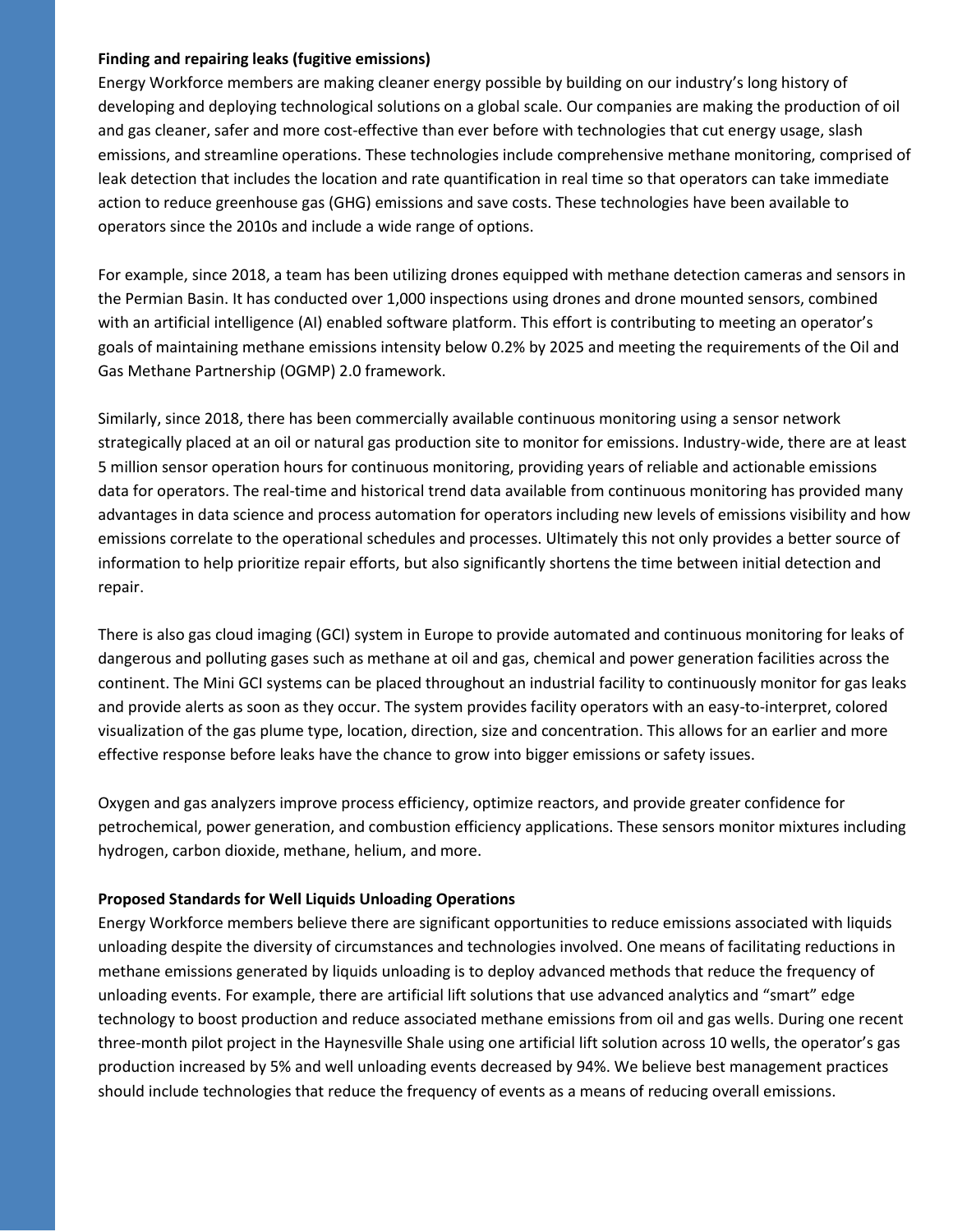# **Definition of Hydraulic Fracturing**

Energy Workforce and Technology Council represents over 400 energy services and technology companies, many of which conduct hydraulic fracturing activities throughout the United States or produce equipment used for these operations. In response to the proposed update of the definition of hydraulic fracturing, Energy Workforce and Technology Council does not believe that that a numeric threshold is appropriate and applicable to all hydraulic fracturing operations, particularly those that are characterized as "tight formations" or "high rate, extended flowbacks". As different reservoirs will have different operating pressures, defining hydraulic fracturing at a single flow rate that is applied uniformly to all reservoirs is an over-generalization of the differing characteristics between reservoirs and will be difficult if not impossible to achieve. Additionally, flowback will depend on individual characteristics of the particular well and how it was treated along with other factors. These factors are also constantly evolving with industry practices.

In regard to the definition of hydraulic fracturing, Energy Workforce and Technology Council recommends that the New Source Performance Standard definition includes a clause indicating that the purpose of the stimulation activities is for production of the well and not for other well intervention activities for added clarity.

# **Proposed addition to NSPS definition:**

"The process of directing pressurized fluids containing any combination of water, proppant, and any added chemicals to penetrate tight formations, such as shale or coal formations, that subsequently require high rate, extended flowback to expel fracture fluids and solids during completions **for the purpose of production, NOT intervention.**"

# **Evaluating Additional Sources of Pollution**

Any new rule that is adopted to address the growing concern of evaluating solutions for additional sources of pollution could have an enormous effect on many aspects of industry. New technologies will be a crucial part of the energy industry's efforts to decrease emissions and eliminate further sources of pollution. Many technologies needed to decrease Scope 1 and Scope 2 GHG emissions already exist and are currently being used by operators across multiple basins. These technologies include (but are not limited to):

- the use of AI to increase truck loading efficiencies to cut down on loading/unloading truck idle time, smarter scheduling activities to decrease the number of trucks needed for a job (less trucks, less emissions)
- new engine technologies that decrease fuel consumption from idle trucks, well stimulation fleet electrification,
- the use of harvested field gas to power on-site operations (dual-fuel engines)

These technologies, along with other physical methods of decreasing emissions, are constantly evolving and growing within the energy sector to provide a more sophisticated and efficient solution across multiple platforms to meet and exceed emissions standards.

An additional component that will be paramount to the efforts of decreasing overall emissions will be the regulation of flaring. Traditionally, flaring has been a means for producers and operators to combust uneconomic or unusable natural gas that is produced as a part of the extraction process at the well site. While the majority of harmful components in field gas are neutralized through flaring, incomplete combustion by inefficient flares can result in significant quantities of methane emitted to the atmosphere, so called "methane slip".